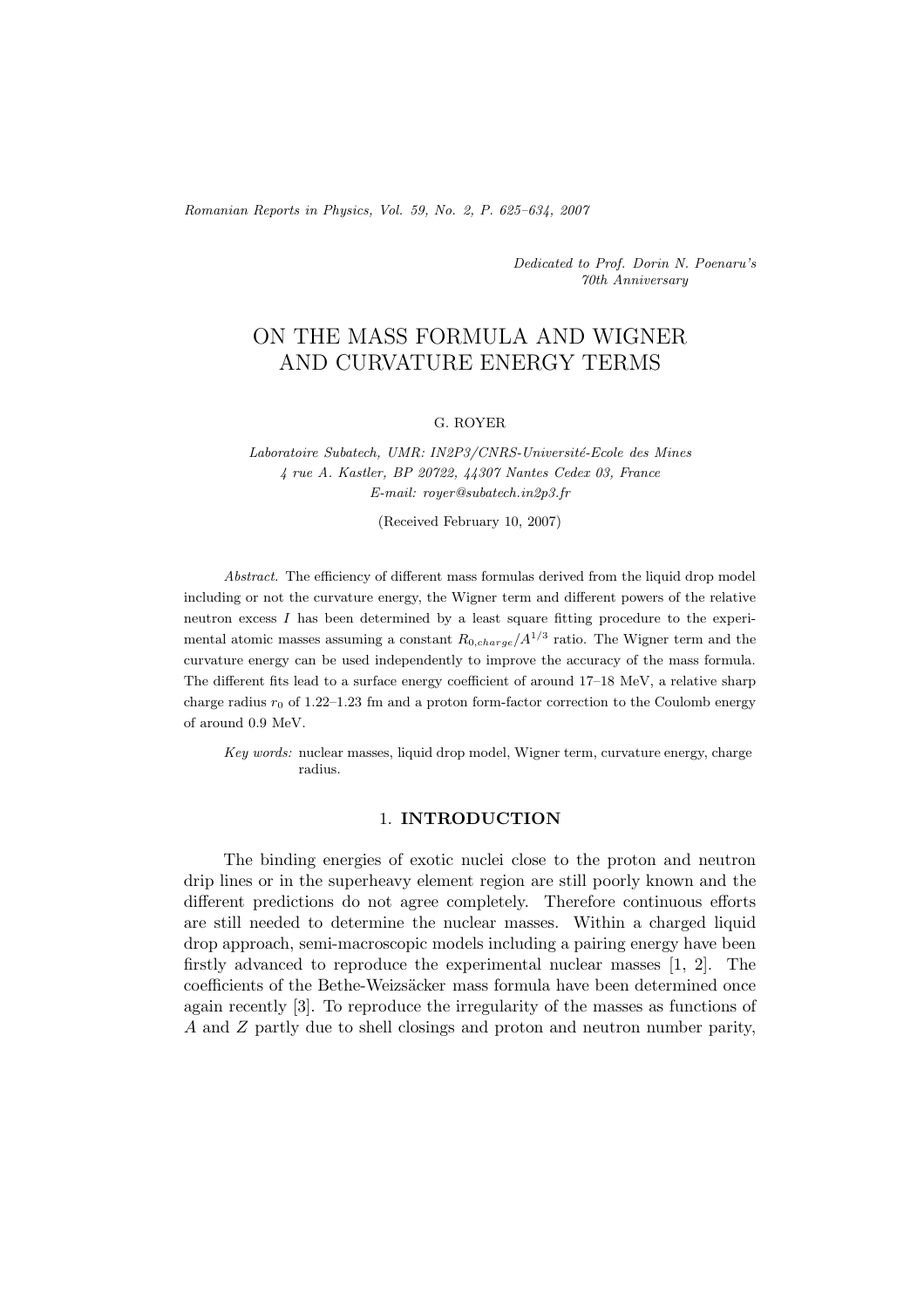$626$  G. Royer 2

macroscopic-microscopic approaches have been elaborated, mainly the finiterange liquid drop model and the finite-range droplet model [4]. The Thomas-Fermi statistical model with a well-chosen effective interaction [5, 6] has also allowed to reproduced accurately the nuclear masses. Microscopic Hartree-Fock self-consistent theories using mean-fields and Skyrme or Gogny forces and pairing correlations [7, 8] as well as relativistic mean field calculations [9] have also been developed to describe these nuclear masses. Finally, nuclear mass systematics using neural networks have been undertaken recently [10].

The evolution of the nuclear binding energy with deformation and rotation governs the fission, fusion, cluster and  $\alpha$  decay potential barriers and the characteristics of the large deformed rotating states. One or two-body shape sequences have to be selected to simulate the exit or entrance channels [11] in the macroscopic-microscopic models. Within a generalized liquid drop model and a quasi-molecular shape sequence the main features of these barriers have been reproduced using, firstly, four basic macroscopic terms: the volume, surface, Coulomb and nuclear proximity energy contributions and, secondly, shell and pairing energy terms to explain structure effects and improve quantitatively the results [12, 13, 14, 15, 16, 17].

The purpose of the present work is to determine the efficiency of different combinations of terms of the liquid drop model by a least square fitting procedure to the experimentally available atomic masses [18] and to study, particularly, the separated influence of the Wigner term, the curvature energy and different powers of the relative neutron excess  $I$  to improve the GLDM.

#### 2. **NUCLEAR BINDING ENERGY**

The nuclear binding energy  $B_{nucl}(A, Z)$  which is the energy needed to separate all the nucleons forming a nucleus is linked to the nuclear mass  $M_{n,m}$  by

$$
B_{nucl}(A, Z) = Zm_P + Nm_N - M_{n.m}(A, Z). \tag{1}
$$

This quantity may be connected to the experimental atomic masses given in [18] since:

$$
M_{n,m}(A,Z) = M_{a,m}(A,Z) - Zm_e + B_e(Z). \tag{2}
$$

The binding energy  $B_e(Z)$  of all removed electrons is determined by [19]

$$
B_e(Z) = a_{el} Z^{2.39} + b_{el} Z^{5.35},\tag{3}
$$

with  $a_{el} = 1.44381 \times 10^{-5}$  MeV and  $b_{el} = 1.55468 \times 10^{-12}$  MeV.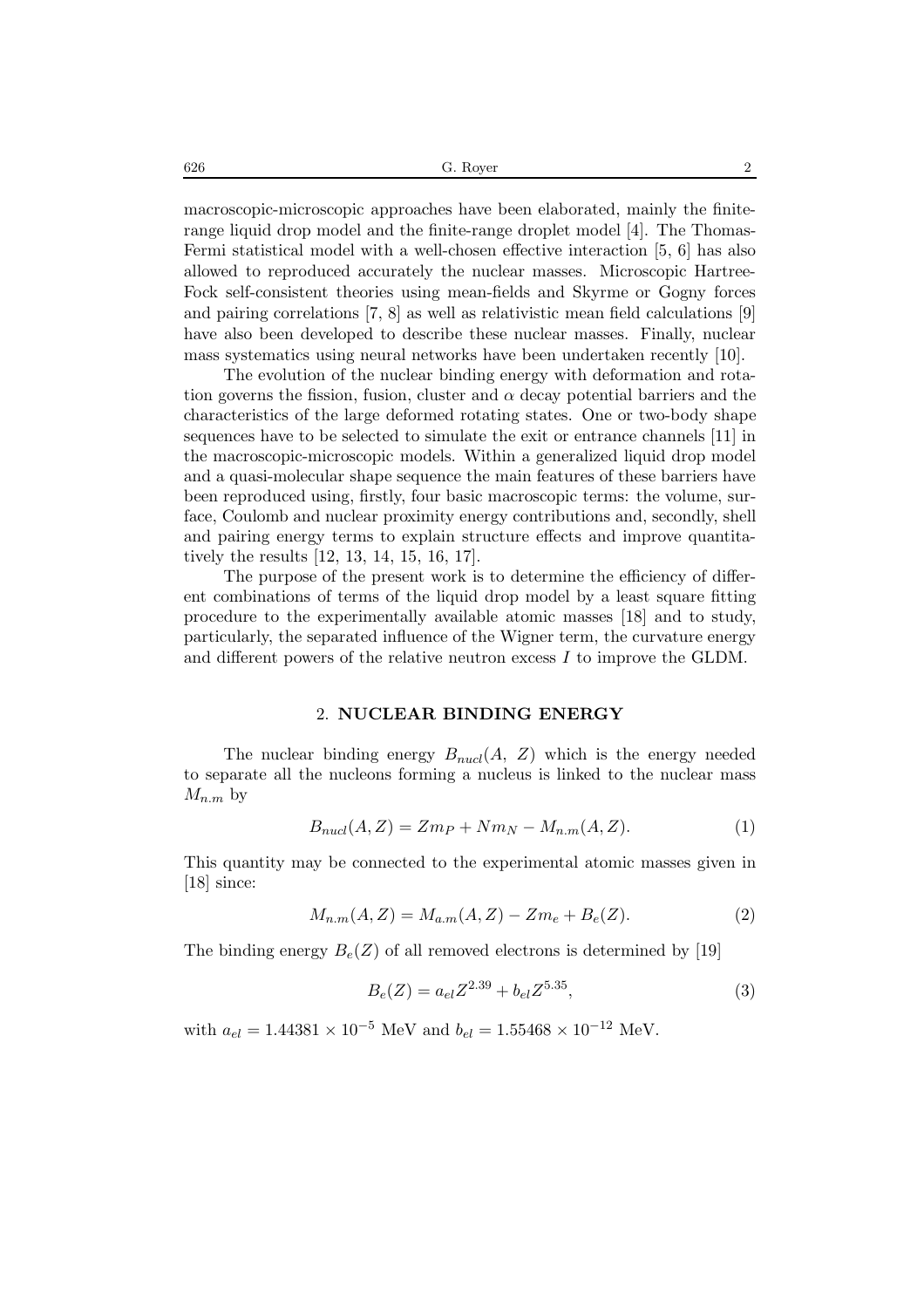The following expansion of the nuclear binding energy in powers of A*−*1*/*<sup>3</sup> and  $I = (N - Z)/A$  has been considered:

$$
B = a_v \left(1 - k_{v_1}|I| - k_{v_2}I^2 - k_{v_3}I^4\right) A - a_s \left(1 - k_{s_1}|I| - k_{s_2}I^2 - k_{s_3}I^4\right) A^{\frac{2}{3}}
$$

$$
-a_k \left(1 - k_{k_1}|I| - k_{k_2}I^2 - k_{k_3}I^4\right) A^{\frac{1}{3}} - a_0 A^0 - \frac{3}{5} \frac{e^2 Z^2}{r_0 A^{\frac{1}{3}}} + f_p \frac{Z^2}{A}
$$

$$
-W|I| + E_{pair} - E_{shell} - E_{cong}.
$$

$$
(4)
$$

The first term is the volume energy and corresponds to the saturated exchange force and infinite nuclear matter. It includes the asymmetry energy term of the Bethe-Weizsäcker mass formula via the  $I^2A$  term. The second term is the surface energy term. It takes into account the deficit of binding energy of the nucleons at the nuclear surface and corresponds to semi-infinite nuclear matter. In the Bethe-Weizsäcker mass formula the dependence of the surface energy on  $I$  is not considered. The third term, the curvature energy, is a correction to the surface energy appearing when the surface energy is viewed as a result of local properties of the surface and consequently depends on the mean local curvature. This term is taken into account in the Lublin-Strasbourg drop (LSD) model [20], the TF model [6] but not in the FRLDM [4]. The  $A^0$ term appears when the surface term of the liquid drop model is extended to include higher order terms in  $A^{-1/3}$  and I. The fifth term is the Coulomb energy. It gives the decrease of binding energy due to the repulsion between the protons. In the Bethe-Weizsäcker mass formula the proportionality to  $Z(Z-1)$  is prefered. For the charge radius the formula  $R_{0,charge} = r_0 A^{1/3}$  is assumed, a more sophisticated expression has been studied [21]. The  $Z^2/A$ term is a proton form-factor correction to the Coulomb energy which takes into account the finite size of the protons. The term proportional to  $I$  is the Wigner energy [4, 23] which appears in the counting of identical pairs in a nucleus.

The pairing energy has been determined using

$$
E_{pair} = -a_p/A^{1/2} \text{ for odd } Z, \text{ odd } N \text{ nuclei},
$$
  
\n
$$
E_{pair} = 0 \text{ for odd } A,
$$
  
\n
$$
E_{pair} = a_p/A^{1/2} \text{ for even } Z, \text{ even } N \text{ nuclei}.
$$
  
\n(5)

The  $a_p = 11$  value has been adopted following different fits. More sophisticated expressions exist for this pairing energy [4, 6]. The theoretical shell effects given by the Thomas-Fermi model  $(7<sup>th</sup>$  column of the table in [5] and [6]) have been retained since they reproduce correctly the mass decrements from fermium to  $Z = 112$  [22]. They are calculated from the Strutinsky shellcorrection method and given for the most stable nuclei in the appendix. The sign for the shell energy term comes from the adopted definition in [5]. It gives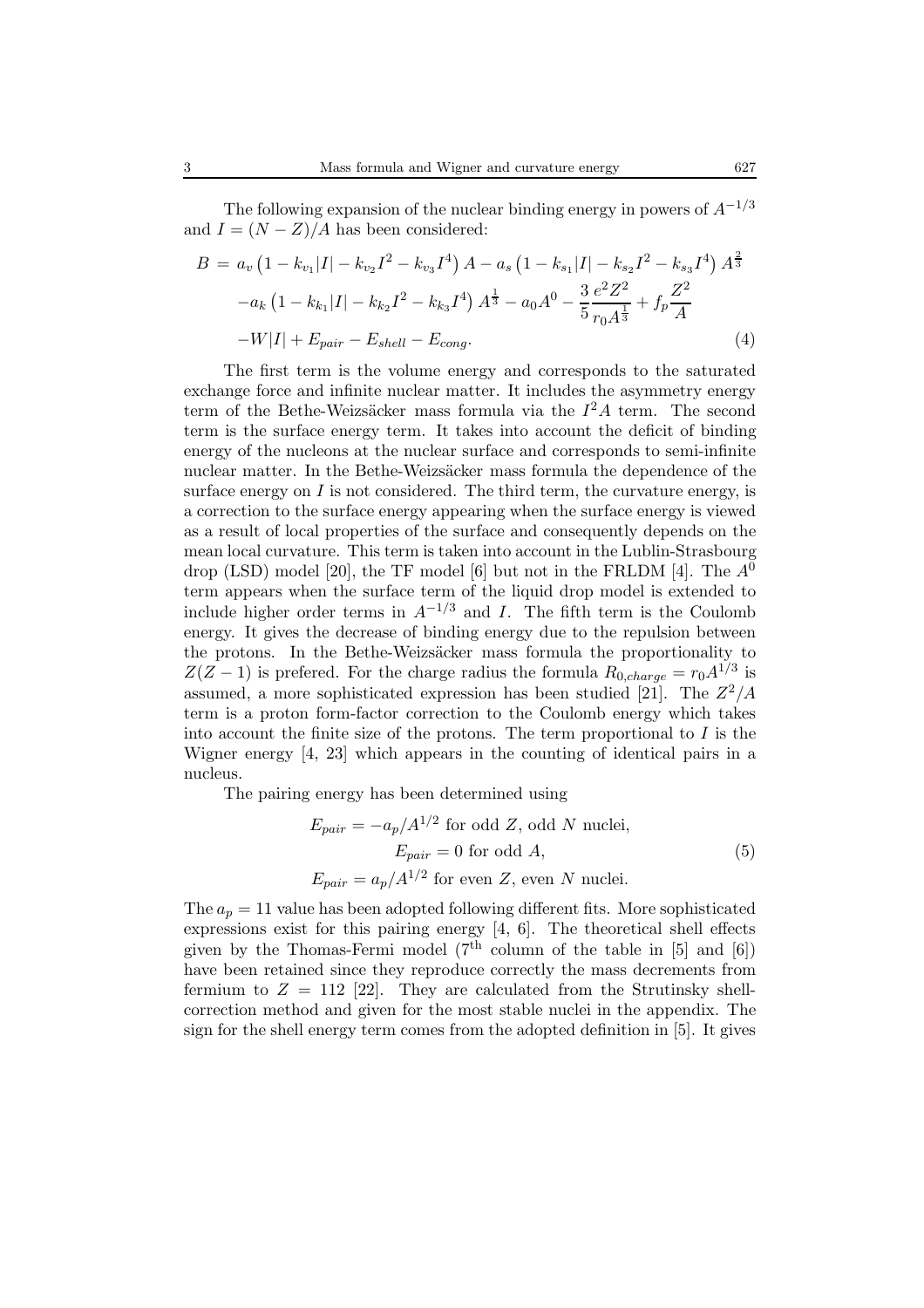a contribution of 12.84 MeV to the binding energy for <sup>208</sup>Pb for example. The congruence energy term is given by:

$$
E_{cong} = -10 \,\text{MeV} \cdot \exp\left(-4.2|I|\right). \tag{6}
$$

It represents an extra binding energy associated with the presence of congruent pairs in contrast to the pure Wigner expression simply proportional to  $I$  [6].

The masses of the 2 027 nuclei verifying the two following conditions have been used to obtain the coefficients of the different expansions by a least square fitting procedure: N and Z higher than 7 and the one standard deviation uncertainty on the mass lower than 150 keV [18]. The root-meansquare deviation has been calculated using:

$$
\sigma^2 = \frac{\Sigma \left[ M_{Th} - M_{Exp} \right]^2}{n}.
$$
\n(7)

In Table 1, the improvement of the experimental mass reproduction when additional contributions are added to the basic A,  $AI^2$ ,  $A^{2/3}$ ,  $A^{2/3}I^2$ ,  $Z^2/A^{1/3}$ terms is clearly shown (each calculation corresponds to one numbered line). The curvature energy is not taken into account. The introduction of the pairing term and of the proton form factor is obviously needful. In contrast, the congruence energy term does not allow to lower  $\sigma$  at least with the fixed coefficients adopted here (as in the LSD and TF models). When the coefficients before the exponential and the exponent are free the congruence energy tends to the Wigner term since the coefficient before the exponential diminishes while the exponent increases. The constant term seems unnecessary. The  $A^{2/3}|I|$  term is useful to improve the accuracy of the expansion and is more efficient that the  $A^{2/3}I^4$  term. The Wigner term plays the major role to decrease  $\sigma$ . When the Wigner term is taken into account the introduction of the  $A^{2/3}$ [I],  $A^{2/3}I^4$  and  $A^0$  terms are ineffective. Thus, the very satisfactory value of  $\sigma = 0.60$  MeV can be reached [4, 8, 20]. The introduction of the Wigner term in a liquid drop model has the main drawback that it leads to an important discontinuity at the transition between one and two-body shapes as in fission or fusion. Indeed, when a single system divides into two parts the Wigner term must be evaluated separately for the two fragments and the results added. Thus for the same value of *|*I*|* (symmetric fission or fusion) the Wigner term will jump at scission to 2 times its original value. The same problem exists for the Congruence energy term.

In Table 2, the efficiency of the curvature energy term with different  $I$ dependences is examined, disregarding the Wigner contribution. The introduction of only one term in  $A^{1/3}$  is ineffective while the addition of  $A^{1/3}I^2$ improves slightly the results. Supplementary terms in *|*I*|* to determine the volume, surface and curvature energies allow to reach  $\sigma = 0.59$  MeV. They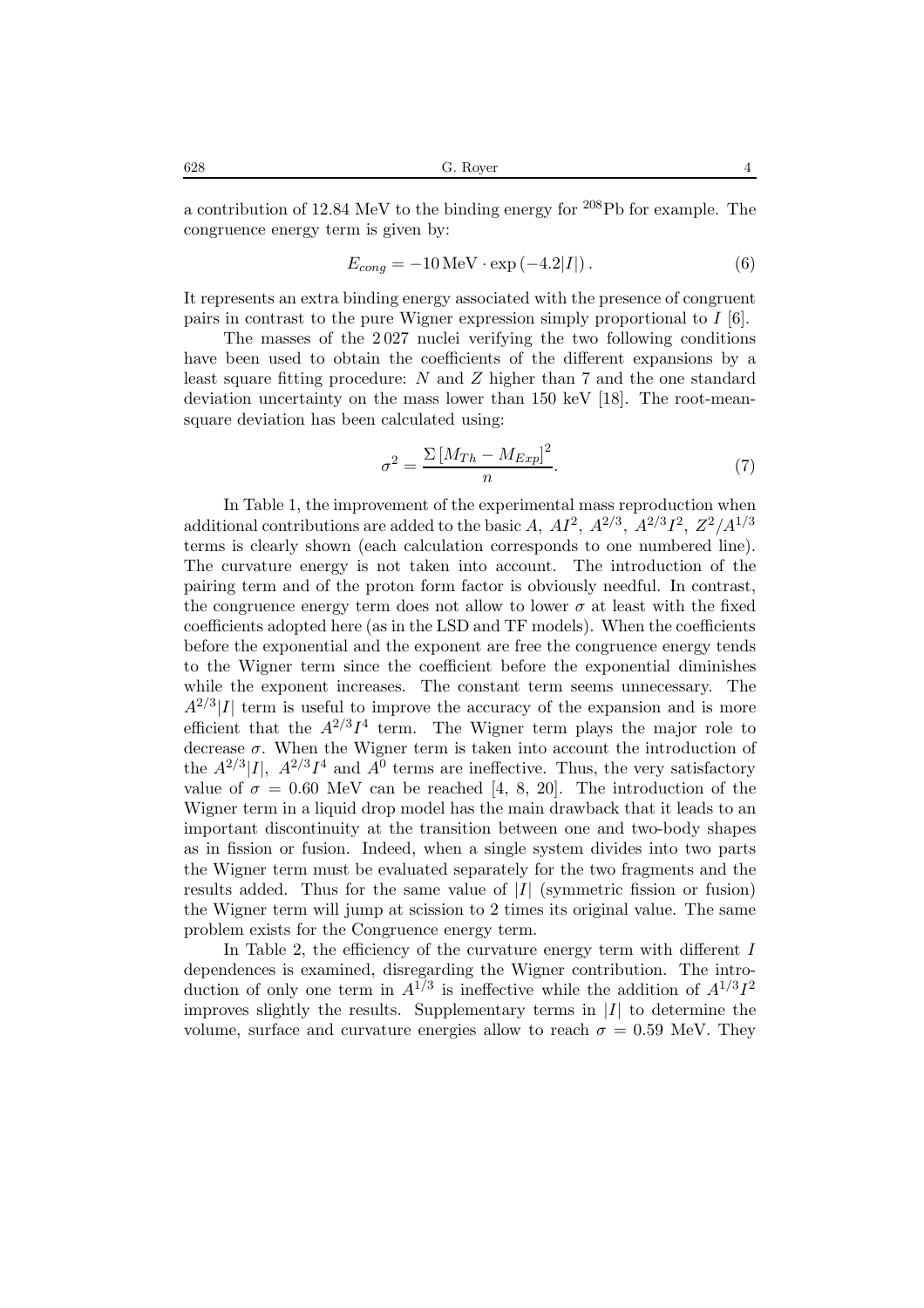*Table 1*

| $\it n$          | $a_v$                   | $k_{v_1}$            | $k_{v_2}$ | $k_{v_3}$        | a <sub>s</sub> |
|------------------|-------------------------|----------------------|-----------|------------------|----------------|
| $\mathbf{1}$     | 14.8504                 |                      | 1.55448   |                  | 16.1059        |
| $\overline{2}$   | 15.7826                 |                      | 1.6165    |                  | 21.017         |
| 3                | 15.5959                 |                      | 1.70507   |                  | 17.1723        |
| $\overline{4}$   | 15.6184                 |                      | 1.70459   |                  | 17.242         |
| $\overline{5}$   | 15.5233                 |                      | 1.71612   |                  | 18.071         |
| $\overline{6}$   | 15.4285                 |                      | 1.71066   |                  | 17.5713        |
| $\overline{7}$   | 15.5718                 |                      | 1.60965   | 1.96584          | 18.0047        |
| 8                | 15.5919                 | $-0.04582$           | 1.90751   |                  | 17.8069        |
| 9                | 15.447                  |                      | 1.84011   |                  | 17.3581        |
| 10               | 15.4647                 | $-0.0049$            | 1.8509    |                  | 17.3894        |
| 11               | 15.5147                 |                      | 1.85055   |                  | 17.6976        |
| 12               | 15.4607                 |                      | 1.83014   | 0.14095          | 17.3706        |
| $\boldsymbol{n}$ | $\bar{k}_{s_1}$         | $k_{\mathfrak{s}_2}$ | $k_{s_3}$ | $a_0$            | $\overline{W}$ |
| $\mathbf{1}$     |                         | 0.93696              |           |                  |                |
| $\overline{2}$   |                         | 1.13845              |           | $-18.253$        |                |
| 3                |                         | 0.98894              |           |                  |                |
| $\overline{4}$   |                         | 0.98033              |           |                  |                |
| $\overline{5}$   |                         | 1.40391              |           |                  |                |
| 6                |                         | 1.39267              |           | 1.8569           |                |
| $\overline{7}$   |                         | 0.75244              | 10.56741  |                  |                |
| 8                | $-0.283$                | 2.39131              |           |                  |                |
| 9                |                         | 2.11347              |           |                  | 27.5488        |
| 10               | $-0.03409$              | 2.16959              |           |                  | 25.1137        |
| 11               |                         | 2.14699              |           | $-1.409$         | 29.0793        |
| 12               |                         | 2.01948              | 1.10833   |                  | 26.6425        |
| $\boldsymbol{n}$ | $\overline{C}$ ong      | Pairing              | $r_0$     | $\overline{f_p}$ | $\sigma$       |
| $\mathbf{1}$     | у                       | у                    | 1.2434    | 2.52888          | 1.156          |
| $\overline{2}$   | y                       | y                    | 1.1595    | 3.34645          | 0.936          |
| 3                | $\mathbf n$             | $\mathbf n$          | 1.2272    |                  | 1.322          |
| $\overline{4}$   | $\mathbf n$             | y                    | 1.2244    |                  | 1.032          |
| $\overline{5}$   | $\mathbf n$             | y                    | 1.2066    | 1.47705          | 0.687          |
| 6                | $\mathbf n$             | y                    | 1.2153    | 1.39388          | 0.684          |
| $\overline{7}$   | $\mathbf n$             | y                    | 1.2042    | 1.24476          | 0.665          |
| 8                | $\mathbf n$             | y                    | 1.2049    | 1.0255           | 0.628          |
| 9                | $\mathbf n$             | у                    | 1.2252    | 0.95419          | 0.603          |
| 10               | $\mathbf n$             | у                    | 1.2234    | 0.93536          | 0.603          |
| 11               | $\overline{\mathbf{n}}$ | y                    | 1.2195    | 0.98825          | 0.601          |
| 12               | $\mathbf n$             | y                    | 1.2244    | 0.91559          | 0.602          |

Coefficient values (in MeV or fm) as functions of the selected term sets including or not the congruence and pairing energies and corresponding root mean square deviation. The shell energy is taken into account

are still more efficient than  $I^4$  terms. The curvature energy term has the advantage that it is continuous at the scission point at least in symmetric fission. It has the disadvantage that its value (and the sign) lacks of stability.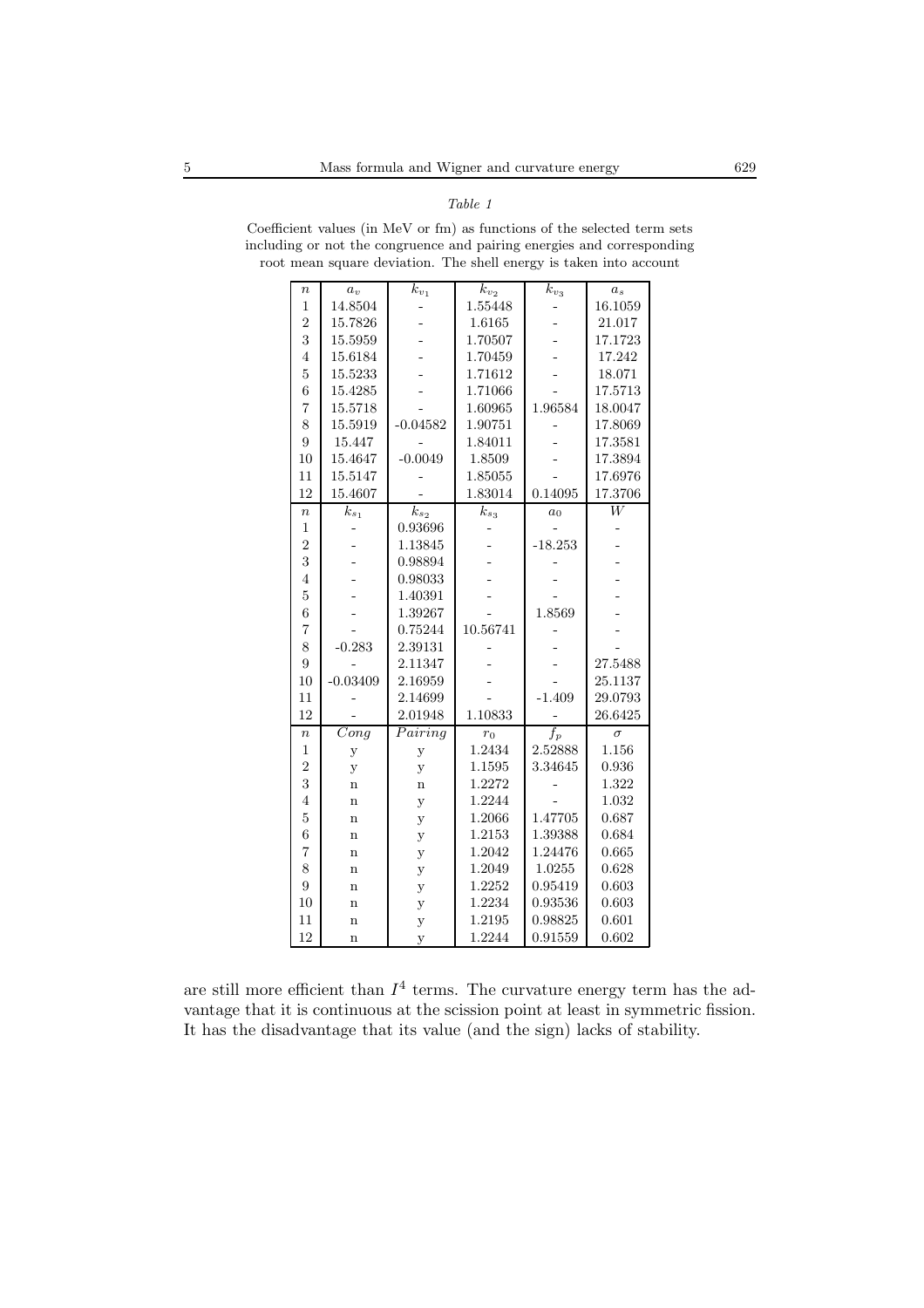*Table 2*

| $\boldsymbol{n}$ | $a_{\eta}$  | $k_{v_1}$ | $k_{v_2}$  | $k_{v_3}$  | $a_{s}$   |
|------------------|-------------|-----------|------------|------------|-----------|
| 1                | 15.3416     |           | 1.70872    |            | 16.8356   |
| $\overline{2}$   | 15.3225     |           | 1.87616    |            | 16.9627   |
| 3                | 15.2954     |           | 2.39856    | $-7.873$   | 16.8264   |
| 4                | 15.5668     | 0.17993   | 1.28391    |            | 18.5295   |
| $\eta$           | $k_{s_1}$   | $k_{s_2}$ | $k_{s_3}$  | $a_k$      | $k_{k_1}$ |
| 1                |             | 1.40978   |            | 1.99142    |           |
| $\overline{2}$   |             | 2.94224   |            | 1.2545     |           |
| 3                |             | 7.85795   | $-73.9552$ | 0.709782   |           |
| 4                | 1.46203     | $-2.1873$ |            | $-2.72953$ | 25.5927   |
| $\boldsymbol{n}$ | $k_{k_2}$   | $k_{k_3}$ | $r_0$      | $f_p$      | $\sigma$  |
| 1                |             |           | 1.2205     | 1.33865    | 0.68      |
| $\overline{2}$   | $-50.7382$  |           | 1.2281     | 1.28911    | 0.66      |
| 3                | $-395.7891$ | 4557.60   | 1.2391     | 1.03047    | 0.61      |
| 4                | $-62.900$   |           | 1.2285     | 0.91998    | 0.589     |

Coefficient values (in MeV or fm) as functions of the selected term sets and corresponding root mean square deviation. The shell and pairing energies are taken into account but not the congruence energy and the Wigner term

A good convergency of the volume  $a_v$  and asymmetry volume  $k_v$  constants is observed respectively towards around 15.5 MeV and 1.8–1.9. The variation of the surface coefficient is larger but <sup>a</sup>*s* evolves around 17–18 MeV. Small values of the surface coefficient favors quasi-molecular or two-body shapes at the saddle-point of the potential barriers while large values of <sup>a</sup>*s* promote one-body elongated shapes. The value of the proton form factor correction tends to 0.92 MeV (this value has been retained also in the LSD model).

The reduced charge radius <sup>r</sup>0*,charge* converges to 1.22–1.23 fm. This is in full agreement with the set of 799 ground state nuclear charge radii presented in ref. [24]. In this compilation a value of  $0.9542 A^{1/3}$  for the rms charge radius is obtained, which leads to 1.23  $A^{1/3}$  for the effective sharp charge radius. In this adjustment to the nuclear masses the nuclear mass radius is not fitted. Root-mean-squared matter radii are given in ref. [25] for specific nuclei.

For the Bethe-Weizsäcker formula the fitting procedure leads to

$$
B_{nucl}(A, Z) = 15.69A - 17.6037A^{2/3}
$$
\n
$$
- 0.71660 \frac{Z(Z - 1)}{A^{1/3}} - 23.6745I^2A + E_{pair} - E_{shell},
$$
\n(8)

with  $\sigma = 1.35$  MeV. That leads to  $r_0 = 1.2057$  fm and  $k_v = 1.5089$ . The non dependence of the surface energy term on the relative neutron excess I explains the  $\sigma$  value.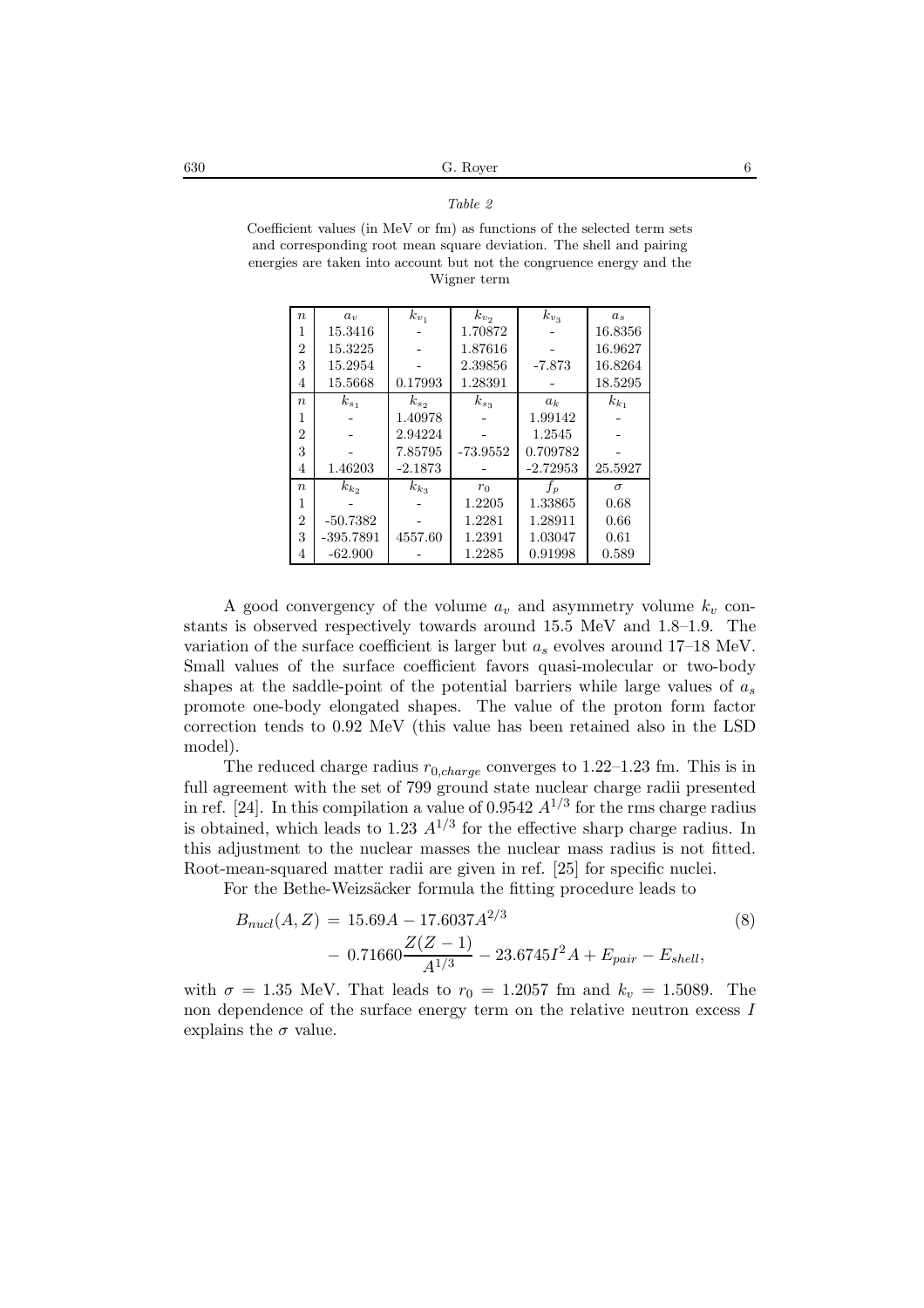

Fig. 1 – Difference (in MeV) between the theoretical and experimental masses for the 2027 nuclei as a function of the mass number.

Figure 1 shows the dispersion between the theoretical and experimental masses within the last formula presented in Table 2 and given below:

$$
B = 15.5668 \left( 1 - 0.17993 |I| - 1.28391I^2 \right) A
$$
  
\n
$$
-18.5295 \left( 1 - 1.46203 |I| + 2.1873I^2 \right) A^{\frac{2}{3}}
$$
  
\n
$$
+2.72953 \left( 1 - 25.5927 |I| + 62.9I^2 \right) A^{\frac{1}{3}}
$$
  
\n
$$
- \frac{3}{5} \frac{e^2 Z^2}{1.2285 A^{\frac{1}{3}}} + 0.91998 \frac{Z^2}{A} + E_{pair} - E_{shell}.
$$
  
\n(9)

### 3. **SUMMARY AND CONCLUSION**

The efficiency of different mass formulas derived from the liquid drop model and including or not a curvature energy term, the Wigner term and different powers of the relative neutron excess I has been determined by a least square fitting procedure to 2027 experimental atomic masses assuming a constant  $R_{0,charge}/A^{1/3}$  ratio. The Wigner term and the curvature energy term can improve independently the accuracy of the mass formula. The very satisfactory value of  $\sigma = 0.59$  MeV can be reached. The different fits lead to a volume energy coefficient of around 15.5 MeV, a surface energy coefficient of around 17–18 MeV, a relative charge radius  $r_0$  of 1.22–1.23 fm and a proton form-factor correction of around 0.9 MeV. The addition of a term in *|*I*|* in the volume, surface and curvature energy terms is more efficient than a term in  $I^4$ .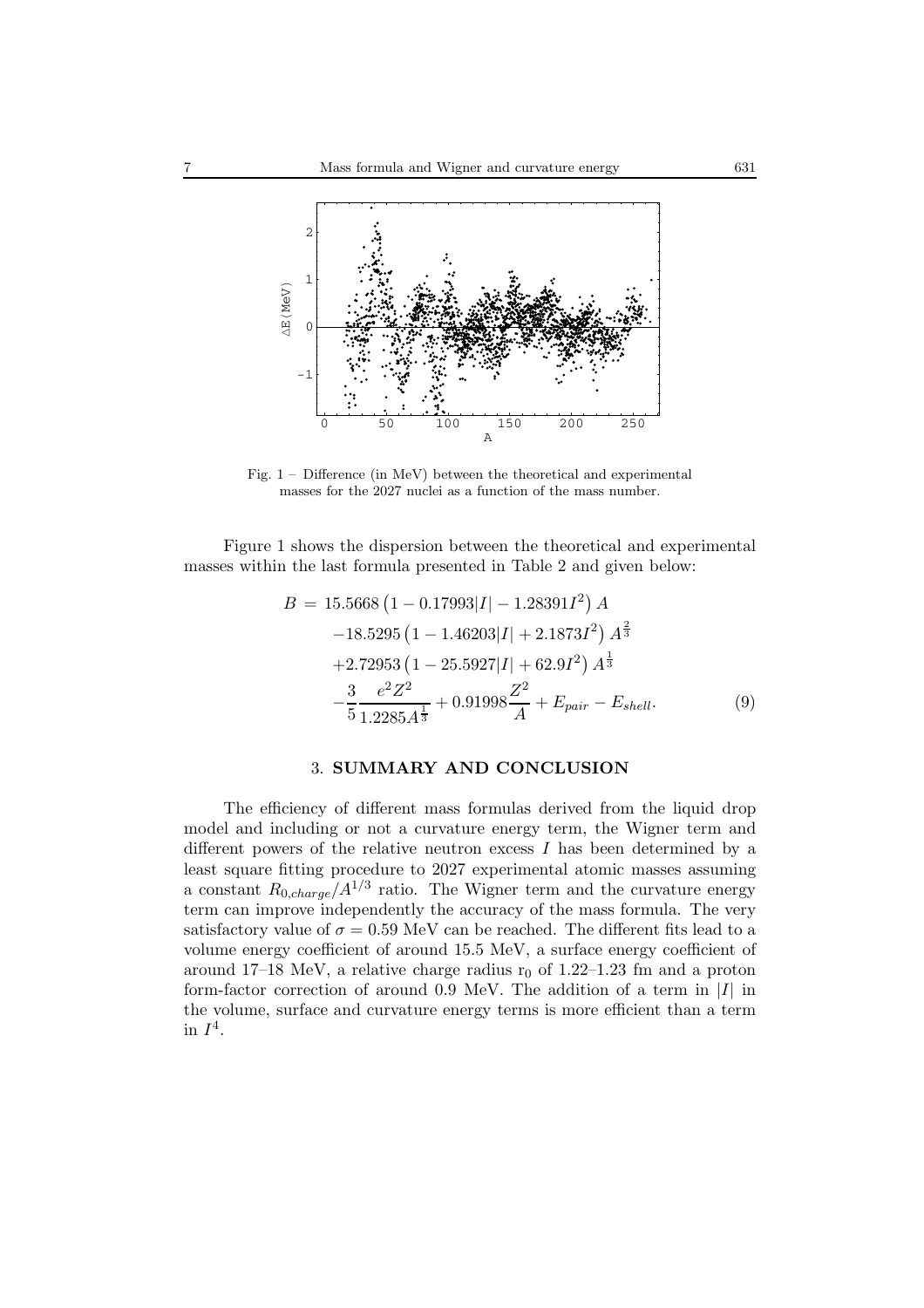## 4. APPENDIX

Theoretical shell energy (in MeV) extracted from [5]<br>( $7^{\text{th}}$  column) at the ground state of nuclei<br>for which the half-life is higher than 1 ky

| $^{16}O$           | $^{17}O$              | $^{18}O$           | $^{19}F$             | $^{20}Ne$          | $^{21}Ne$              | $^{22}Ne$             | $^{23}Na$               |
|--------------------|-----------------------|--------------------|----------------------|--------------------|------------------------|-----------------------|-------------------------|
| $-0.45$            | 1.19                  | $1.3\,$            | 2.76                 | 2.81               | 2.82                   | 2.19                  | 2.22                    |
| $^{24}Mg$          | $^{25}Mg$             | $^{26}Mg$          | $^{26}Al$            | $^{27}Al$          | $^{28}Si$              | $^{29}Si$             | $^{30}Si$               |
| 1.64               | 1.77                  | 0.64               | 1.89                 | 0.79               | $-0.26$                | $-0.25$               | 0.22                    |
| $^{31}P\;$         | ${}^{32}S$            | $^{33}S$           | ${}^{34}S$           | $^{36}S$           | ${}^{35}Cl$            | ${}^{36}Cl$           | ${}^{37}Cl$             |
| 0.22               | 0.66                  | 0.86               | 1.13                 | 1.22               | 1.32                   | 1.48                  | 1.40                    |
| $^{36}Ar$          | 38Ar                  | $^{40}Ar$          | $^{39}K$             | $^{40}K$           | $^{41}K$               | $^{40}Ca$             | $^{41}Ca$               |
| 1.57               | 1.64                  | 2.45               | 1.79                 | 2.58               | 2.58                   | 1.71                  | 2.49                    |
| $^{42}Ca$          | $^{43}Ca$             | $^{44}Ca$          | $^{46}Ca$            | $^{48}Ca$          | $^{45}Sc$              | $^{46}Ti$             | $^{47}Ti$               |
| 2.49               | 2.16                  | 1.7                | 0.69                 | -0.82              | 2.43                   | 2.44                  | 1.95                    |
| $^{48}Ti$          | $^{49}Ti$             | ${}^{50}Ti$        | ${}^{50}V$           | $^{51}V$           | ${}^{50}Cr$            | $^{52}Cr$             | ${}^{53}Cr$             |
| 1.44               | 0.81                  | $-0.05$            | 0.54<br>$^{54}Fe$    | -0.31              | 0.74                   | $-0.69$               | $-0.38$<br>$^{60}Fe$    |
| $^{54}Cr$          | $^{53}Mn$             | $^{55}Mn$          |                      | $^{56}Fe$          | $^{57}Fe$              | $^{58}Fe$             |                         |
| 0.74<br>59Co       | $-1.11$<br>$^{58}Ni$  | 0.68<br>$^{59}Ni$  | $-1.54$<br>$^{60}Ni$ | 0.05<br>$^{61}Ni$  | $0.72\,$<br>$^{62}Ni$  | $1.22\,$<br>$^{64}Ni$ | $2.07\,$<br>${}^{63}Cu$ |
| 0.77               | $-1.58$               | $-0.68$            | $-0.16$              | 0.59               |                        | 1.63                  | 1.86                    |
| ${}^{65}Cu$        | $^{64}Zn$             | $^{66}Zn$          | ${}^{67}Zn$          | ${}^{68}Zn$        | 1.1<br>$^{70}Zn$       | $^{69}Ga$             | ${}^{71}Ga$             |
| 2.33               | 2.53                  | 2.89               | 3.16                 | 2.99               | 2.94                   | 3.79                  | 3.71                    |
| $^{70}Ge$          | 72 Ge                 | $^{73}Ge$          | $^{74}Ge$            | $^{76}Ge$          | $^{75}As$              | $^{74}Se$             | $^{76}Se$               |
| 4.13               | $4.08\,$              | 4.19               | 3.82                 | 2.53               | 4.08                   | 4.42                  | 4.08                    |
| ${}^{77}Se$        | $^{78}Se$             | $^{79}Se$          | $^{80}Se$            | ${}^{82}Se$        | $^{79}Br$              | $^{81}Br$             | $^{80}Kr$               |
| 4.06               | 3.27                  | 2.87               | 1.89                 | 0.38               | $4.07\,$               | $2.28\,$              | 4.39                    |
| $^{81}Kr$          | ${}^{82}Kr$           | $^{83}Kr$          | $^{84}Kr$            | $^{86}Kr$          | $^{85}Rb$              | $^{87}Rb$             | $^{86}Sr$               |
| 3.77               | 2.74                  | 1.65               | 0.96                 | $-0.40$            | 1.13                   | $-0.35$               | 0.79                    |
| $^{87}Sr$          | $^{88}Sr$             | $^{89}Y$           | $^{90}Zr$            | $^{91}Zr$          | $^{92}Zr$              | $^{93}Zr$             | $^{94}Zr$               |
| 0.05               | -0.97                 | $-1.19$            | -1.63                | -0.47              | 0.46                   | 1.53                  | 2.54                    |
| $^{96}Zr$          | $^{92}Nb$             | $^{93}Nb$          | $^{94}Nb$            | $^{92}Mo$          | $^{93}Mo$              | $^{94}Mo$             | $^{95}Mo$               |
| 3.49               | $-0.57$               | 0.44               | 1.51                 | -2.12              | -1.07                  | -0.12                 | 0.97                    |
| $^{96}Mo$          | $^{97}Mo$             | $^{98}Mo$          | $^{100}Mo$           | $^{97}Te$          | $^{98}Tc$              | $^{99}Te$             | $^{96} Ru$              |
| 1.79               | 2.46                  | 2.98               | 3.62                 | 1.26               | 2.05                   | 2.64                  | $-1.11$                 |
| $^{98} Ru$         | $^{99}Ru$             | $^{100} Ru$        | $^{101}Ru$           | $^{102} Ru$        | $^{104} Ru$            | $^{103}Rh$            | $102$ $Pd$              |
| 0.57               | 1.36                  | 2.00               | 2.54                 | 2.98               | 3.49                   | 2.44                  | 0.63                    |
| $^{104}Pd$         | $^{105}Pd$            | $^{106}Pd$         | $^{107}Pd$           | $^{108}Pd$         | $^{110}Pd$             | $^{107}Ag$            | $^{109} Ag$             |
| 1.83               | 2.39                  | 2.80               | 3.08                 | 3.34               | 3.42                   | 2.20                  | 2.91                    |
| $^{106}Cd$         | $^{108}Cd$            | $^{110}Cd$         | $^{111}Cd$           | $^{112}Cd$         | $^{113}Cd$             | $114 \text{Cd}$       | $^{116}Cd$              |
| 0.31<br>$^{113}In$ | 1.35<br>$^{115} In\,$ | 2.11<br>$^{112}Sn$ | 2.42<br>$^{114}Sn$   | 2.52<br>$^{115}Sn$ | $2.61\,$<br>$^{116}Sn$ | 2.50<br>$^{117}Sn$    | 2.26<br>$^{118}Sn$      |
|                    |                       |                    |                      |                    |                        |                       |                         |
| 1.83<br>$^{129}I$  | 1.97<br>$^{128}Xe$    | 0.37<br>$^{129}Xe$ | 0.81<br>$^{130}Xe$   | 1.03<br>$^{131}Xe$ | 0.94<br>$^{132}Xe$     | 0.96<br>$^{134}Xe$    | 0.75<br>$^{136}Xe$      |
| -1.29              | 1.01                  | 0.48               | $-0.31$              | $-1.11$            | $-2.36$                | -4.92                 | -7.2                    |
|                    |                       |                    |                      |                    |                        |                       |                         |

(continues)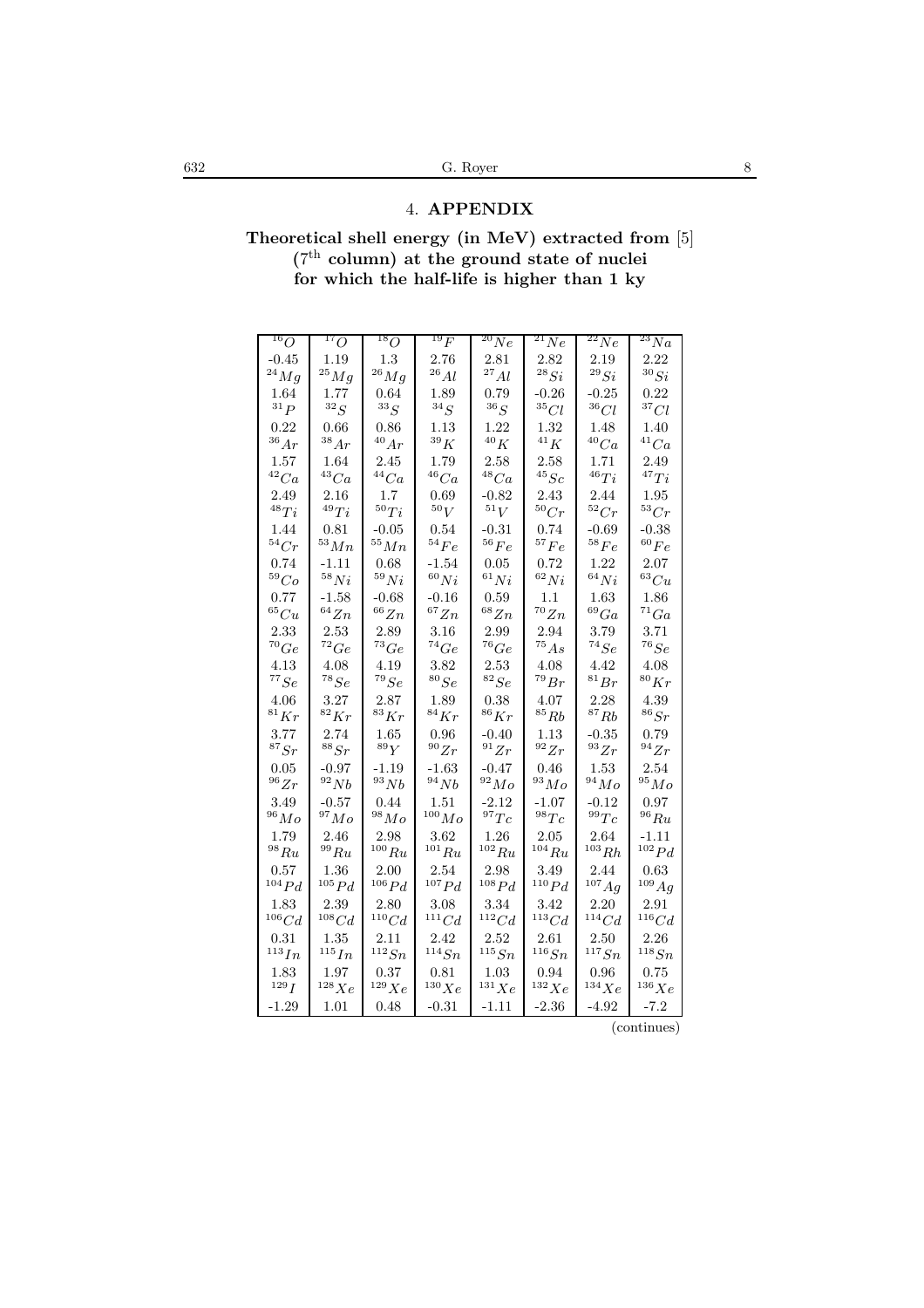| $^{133}Cs$            | $^{135}Cs$            | $^{132}Ba$          | $^{134}Ba$          | $^{135}Ba$          | $^{136}Ba$           | $^{137}Ba$           | $^{138}Ba$           |
|-----------------------|-----------------------|---------------------|---------------------|---------------------|----------------------|----------------------|----------------------|
| -1.28                 | $-3.90$               | 0.93                | $-0.55$             | -1.45               | -3.01                | -4.18                | $-5.29$              |
| $^{137}La$            | $^{138}La$            | $^{139}La$          | 136 Ce              | $^{138} Ce$         | $^{140}Ce$           | 142Ce                | $^{141}Pr$           |
| $-2.22$               | $-3.37$               | $-4.50$             | 0.70                | -1.57               | -3.86                | -2.06                | -3.26                |
| $^{142}Nd$            | $^{143}Nd$            | $^{144}Nd$          | $^{145}Nd$          | $^{146}Nd$          | $^{148}Nd$           | $^{150}Nd$           | $^{144} Sm$          |
| $-2.88$               | -2.14                 | -1.04               | 0.10                | 0.56                | 0.85                 | 0.54                 | $-2.28$              |
| $^{146} Sm$           | $^{147} Sm$           | $^{148} Sm$         | $^{149} Sm$         | $^{150} Sm$         | $^{152}Sm$           | $^{154} Sm$          | $^{151}Eu$           |
| $-0.41$               | 0.67                  | 1.12                | 1.22                | 1.31                | 0.90                 | 0.38                 | 1.39                 |
| $^{153}Eu\;$          | $^{150}Gd$            | $^{152}Gd$          | $^{154}Gd$          | $^{155}Gd$          | $^{156}Gd$           | $^{157}Gd$           | $^{158}Gd$           |
| 1.02                  | 1.30                  | 1.59                | $1.33\,$            | 1.05                | 0.89                 | 0.62                 | 0.56                 |
| $^{160}Gd$            | $^{159}Tb$            | $^{154}Dy$          | $^{156}Dy$          | $158\,Dy$           | $160$ Dy             | $^{161}Dy$           | $^{162}Dy$           |
| 0.21                  | 0.64                  | $1.63\,$            | 1.56                | 1.24                | 0.92                 | 0.64                 | 0.47                 |
| $^{163}Dy$            | $164$ $Dy$            | $165$ $Dy$          | $^{163} Ho$         | $^{165}Ho$          | $^{162}Er$           | $^{164}Er$           | $^{166}Er$           |
| 0.16                  | $-0.06$               | $-0.41$             | 0.46                | $-0.12$             | 1.20                 | 0.70                 | 0.07                 |
| $^{167}Er$            | $^{168}Er$            | $^{170}Er$          | $^{169}Tm$          | $^{168}Yb$          | $^{170}Yb$           | $^{171}Yb$           | $^{172}Yb$           |
| $-0.37$<br>$^{173}Yb$ | $-0.54$<br>$^{174}Yb$ | -1.08<br>$^{176}Yb$ | -0.60<br>$^{175}Lu$ | 0.32<br>$^{176}Lu$  | $-0.34$<br>$174} Hf$ | $-0.76$<br>$176} Hf$ | $-0.94$<br>$177} Hf$ |
| -1.32                 | $-1.30$               |                     | $-1.23$             |                     | $-0.38$              | $-0.90$              | -1.33                |
| $^{178}Hf$            | $179} Hf$             | -1.74<br>$^{180}Hf$ | $^{182}Hf$          | -1.62<br>$^{181}Ta$ | $^{180}W$            | $^{182}W$            | $^{183}W$            |
| -1.53                 | -1.97                 | -1.99               | $-2.16$             | $-2.02$             | -1.21                | $-1.71$              | $-2.00$              |
| $^{184}W$             | $^{186}W$             | $^{185}Re$          | $^{187}Re$          | $^{184}Os$          | $^{186}Os$           | $^{187}Os$           | 188 <sub>Os</sub>    |
| $-2.02$               | $-2.38$               | $-2.19$             | $-2.48$             | $-1.61$             | -1.88                | $-2.16$              | $-2.08$              |
| 189 Os                | $^{190}Os$            | $^{192}Os$          | $^{191}Ir$          | $^{193}Ir$          | $^{190} Pt$          | $^{192}Pt$           | $^{194} Pt$          |
| $-2.43$               | $-2.47$               | $-3.50$             | $-2.54$             | $-3.62$             | $-0.97$              | $-2.01$              | $-3.31$              |
| $^{195} Pt$           | $^{196} Pt$           | $^{198} Pt$         | $^{197}Au$          | $^{196}Hg$          | $^{198} Hg$          | $^{199}Hg$           | $^{200}Hg$           |
| $-4.04$               | $-4.80$               | $-6.11$             | $-5.56$             | $-4.51$             | $-5.99$              | $-6.75$              | $-7.52$              |
| $^{201}Hg$            | $^{202}Hg$            | $^{204} Hg$         | $^{203}Tl$          | $^{205} Tl$         | 202Pb                | $^{204}Ph$           | $^{205}Ph$           |
| $-8.37$               | $-9.11$               | $-10.69$            | -9.97               | -11.58              | $-8.22$              | -10.02               | $-11.00$             |
| $^{206}Pb$            | $^{207}Pb$            | $^{208}Pb$          | $^{208}Bi$          | $^{209}Bi$          | $^{226}Ra$           | $^{229}Th$           | $^{230}Th$           |
| -11.82                | $-12.68$              | $-12.84$            | $-11.70$            | $-11.95$            | $-0.30$              | $-0.52$              | $-0.43$              |
| $^{232}Th$            | $^{231}Pa$            | $^{233}U\;$         | $^{234}U$           | $^{235}U$           | $^{236}U\;$          | $^{238}U$            | $^{236}Np$           |
| $-0.60$               | -0.79                 | -1.27               | -1.23               | -1.46               | $-1.30$              | -1.27                | $-1.85$              |
| $^{237}Np$            | $^{239}Pu$            | $^{240}Pu$          | $^{242}Pu$          | $^{244}Pu$          | $^{243}Am$           | $^{245}Cm$           | $246$ Cm             |
| -1.74                 | -2.12                 | -1.95               | $-1.99$             | $-2.08$             | $-2.44$              | $-3.05$              | $-2.96$              |
| $^{247}Cm$            | $248$ Cm              | $^{247}Bk$          |                     |                     |                      |                      |                      |
| -3.17                 | $-3.00$               | -3.46               |                     |                     |                      |                      |                      |

#### **REFERENCES**

- 1. C.F. von Weizsäcker, Z. Physik, 96, 431 (1935).
- 2. H.A. Bethe, R.F. Bacher, Rev. Mod. Phys., 8, 82 (1936).
- 3. D.N. Basu, P. Roy Chowdhury, nucl-th/0408013.
- 4. P. Möller, J.R. Nix, W.D. Myers, and W.J. Swiatecki, At. Data Nucl. Data Tables, 59, 185 (1995).
- 5. W.D. Myers, W.J. Swiatecki, LBL Report, 36803, 1994.
- 6. W.D. Myers, W.J. Swiatecki, Nucl. Phys., A 601, 141 (1996).
- 7. M. Samyn, S. Goriely, P.-H. Heenen, J.M. Pearson, and F. Tondeur, Nucl. Phys., A  $700, 142$  (2002).